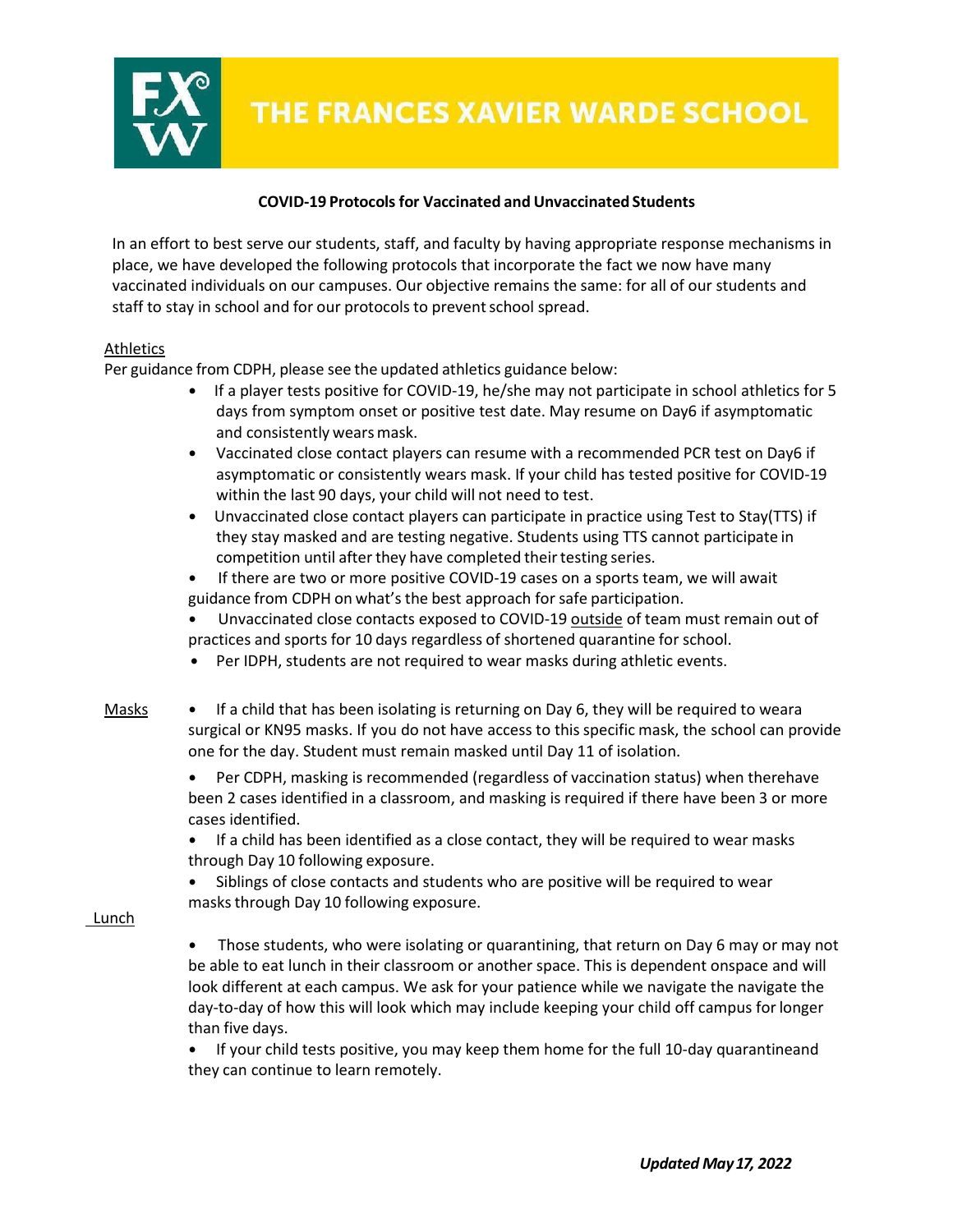

#### **Protocolsfor Vaccinated Students**

#### **1. Vaccinated student presenting with COVID-19 Symptoms:**

- Will be sent home and will need a negative COVID-19 test to return to campus
	- o Per CDPH, at-home test results now WILL be accepted for symptomatic vaccinated students.

• Will need to be fever-free for 24 hours and demonstrate improving symptoms as per normal return to school procedures for all illnesses

• **Unvaccinated** siblings: if the ill household member is tested within 24 hours of first notification of symptoms, household members do not need to be sent home unless there is a high suspicion the ill person has COVID-19 (e.g., they are a known close contact, they have lost sense of taste and smell).

• Pending test results, household members *can remain in school*, as long as they remain asymptomatic, with consistent use of well-fitting masks both indoors, as required, and outdoors.

• If the ill household member tests positive for COVID-19, then any unvaccinated household members should be removed from the school immediately. Vaccinated students may remain in school.

• If testing does not occur within 24 hours, unvaccinated household members

must stay home.

• Any **vaccinated** siblings with no symptoms may returnto school.

2. **Vaccinated student identified as close contact** *(please see new definition of close contact above):*

If a child has been identified as a close contact, they will be required to wear a mask through Day 10 following exposure.

Students will not need to quarantine if they meet all of the following criteria:

o It has been more than two weeks since the second dose of

a two- dose vaccine or more than two weeks from single-dose vaccine.

- o Vaccination card/attestation uploaded toMagnus.
- o They remain asymptomatic.
- o Recommend testing on day 5 after last exposure.
- o Siblings of the "close contact", regardless of vaccination status, may return to school but will be required to wear masks through Day 10 following exposure.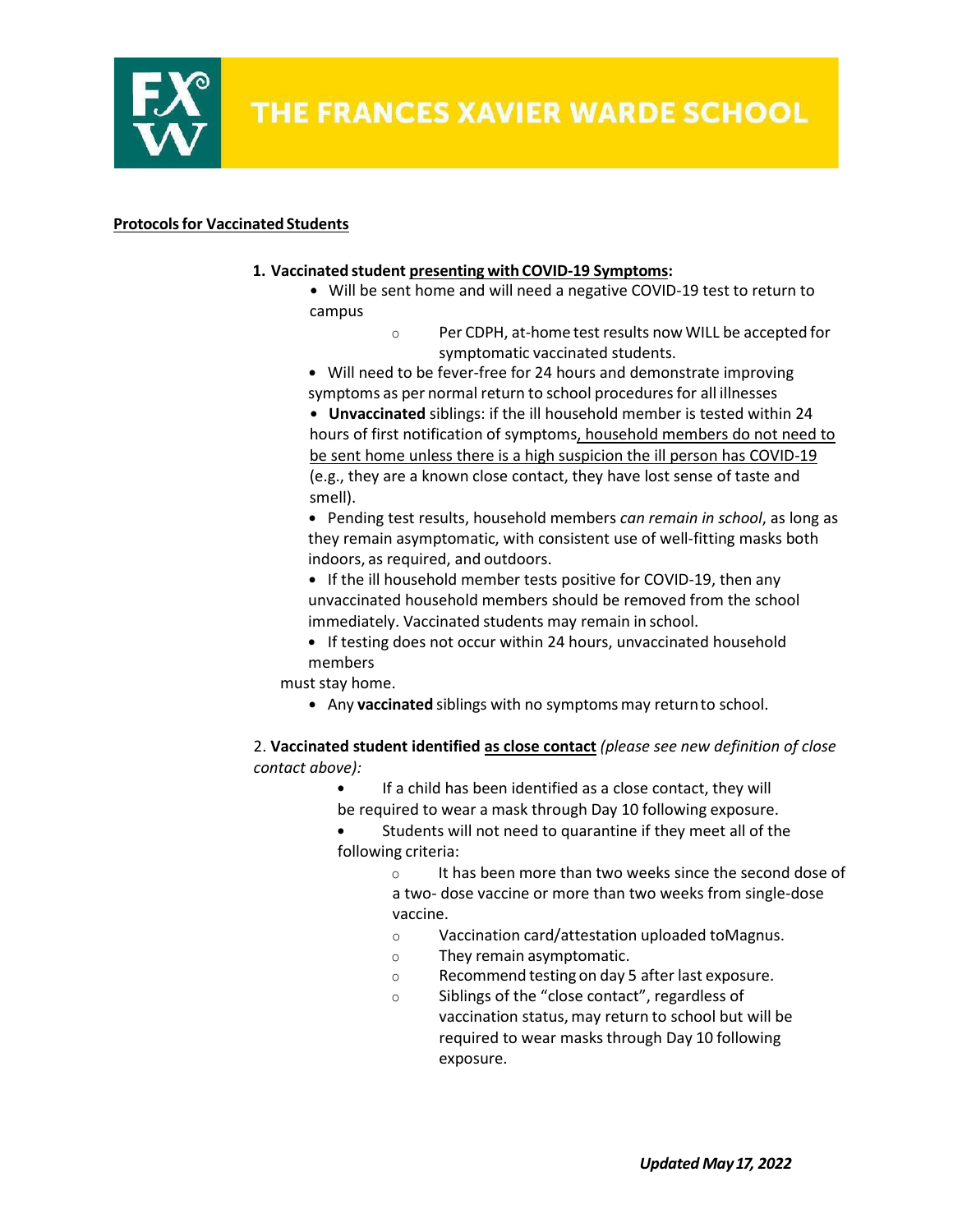

# **3. Vaccinated student tests positive for COVID-19:**

- The vaccinated student will be able to return to campus after 5 days of isolation (Day 6).
- Students must wear a surgical or KN95 mask for 4 days after return on Day 6. If you don't have one, one will be provided for your child.

Students returning from isolation before Day 10 may have a different seating arrangement for lunch which may include a separate space from their classroom.

Siblings living with vaccinated positive household member will need to:

> o Siblings who are vaccinated can return to school and monitor for symptoms. It is recommended to test after Day 5.

o Siblings who are not vaccinated will need to quarantine for 5 days and will be required to receive a **negative COVID-19 PCR test** to return to school.

o Siblings, regardless of vaccination status, may return to school but will be required to wear masks through Day 10 following siblings positive test.

### **4. Vaccinated student travelsto an orange state asidentified by the Chicago Travel Advisory**

If your child is vaccinated and travels to an orange or yellow state, there is no testing or quarantine requirement.

### **5. Vaccinated student travelsinternationally**

- Get tested with a COVID-19 viral test 3-5 days after travel.
- Self-monitor for COVID-19 symptoms; isolate and get tested if you develop symptoms.
- Follow state/local recommendations or requirements aftertravel.

### **Protocols for Unvaccinated Students**

#### 1. **Unvaccinated students presenting with COVID-19 symptoms:**

• **Student will be sent home and, per CDPH, can return to school with a negative rapid antigen COVID-19 test**. If the student isn't tested, then the student will be required to complete a 10-day isolation from the date of onset of symptoms and be fever free for 24 hours without fever reducing medicine and other symptoms have improved before returning to school.

• An unvaccinated student who had tested positive in the last 90 days will be required to obtain a rapid antigen COVID-19 test.

• Vaccinated sibling(s) may stay in school if sibling's symptoms present at school and/or come to school if sibling's symptoms present outside of school.

• Unvaccinated sibling(s)

o If the ill household member is tested within 24 hours of first notification of symptoms, household members do not need to be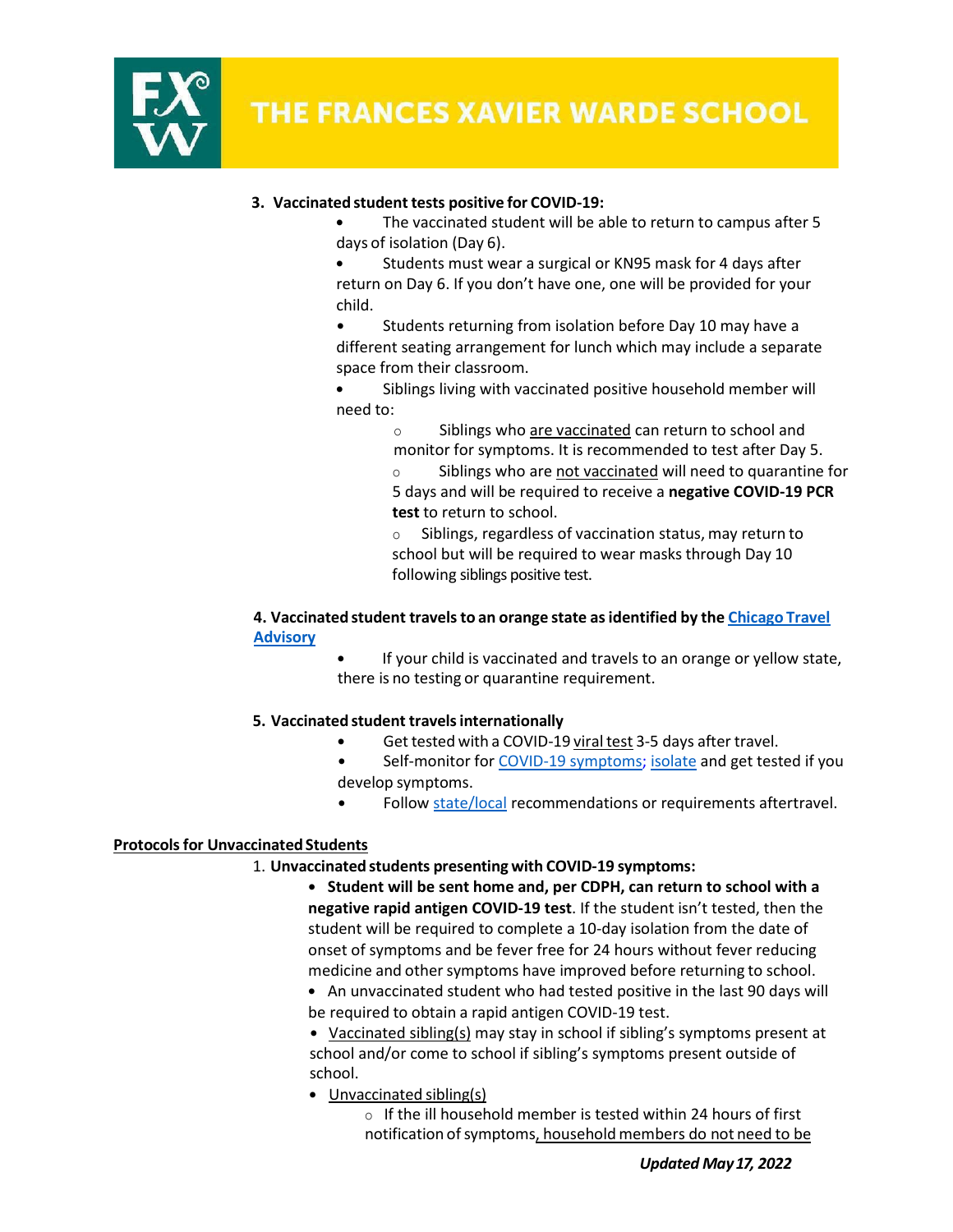

sent home unless there is a high suspicion the ill person has COVID-19 (e.g., they are a known close contact, they have lost sense of taste and smell).

o Pending test results, household members *can remain in school*, as long as they remain asymptomatic, with consistent use of well-fitting masks both indoors, as required, and outdoors.

o If the ill household member tests positive for COVID-19, then any unvaccinated household members should be removed from the school immediately. Vaccinated students may remain in school.

If testing does not occur within 24 hours, unvaccinated householdmembers must stay home.

#### 2. **Unvaccinated student identified as close contact:**

Student will need to quarantine at home for 5 calendar days after last exposure to the COVID-19 case (return Day 6). Date of last exposure is considered Day 0.

• Student **must be tested with a rapid or PCRtest** onDay 5 of exposure

• Student can return to campus on Day 6 with a negative rapid or PCR test submitted to the nurses, symptom free and 24 hours fever free without fever-reducing medication. Student must be masked untilDay 11 of last exposure.

• Students sitting in the pod with the positive COVID-19 individual student will be required to quarantine or can participate in the Test-To-Stay program. Test-to-Stay program is used for unvaccinated students who have been exposed to a positive COVID-19 case on school campus.

• Remote Learning *will be* available for those students who are identified as a close contact. Please allow a 24-hour window for that platform to begin.

### **3. Unvaccinated student tests positive for COVID-19:**

• Will be required to isolate, meaning stay home and away from others, until it has been at least 5 days since their symptoms first appeared (for asymptomatic individuals, from their test date).

• Student can return on Day 6 if he/she/they are not presenting symptoms and are fever free for over 24 hours without fever reducing medication. Students will need to wear a surgical or KN95 mask. If you do not have one, one will be provided for your child.

• Students returning from isolation before Day 10 may have a different seating arrangement for lunch which may include a separate space from their classroom.

• A vaccinated sibling living with an unvaccinated individual who tested positive *can* return to school, monitor for symptoms, and recommended test between days 5 and 7 of last exposure.